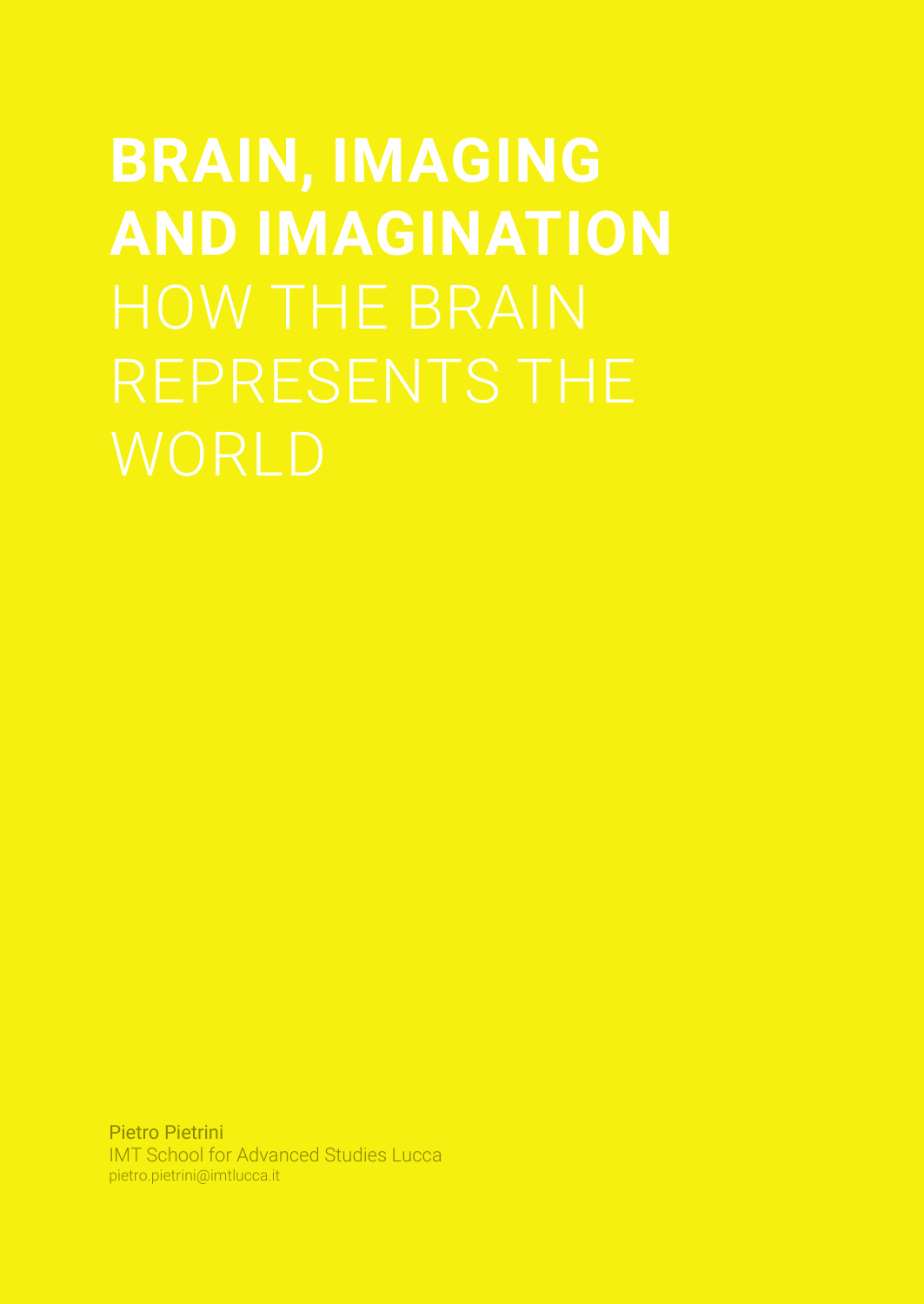### KEYNOTE ESSAY 02/01

IMAGING BRAIN ANATOMY SUPRAMODALITY VISUAL IMAGERY CONCEPTUAL REPRESENTATION **AGGRESSIVITY** 

The present work aims to describe the main results obtained from the neuroimaging studies on the study of those cognitive processes related to imaging and imagination. A brief excursus on the development of modern neuroimaging techniques presents the methodological background of the many studies. The relationship between sight, blindness and conceptual representation is explored. Research has shown that the ventro-temporal cortex is responsible for recognizing the surrounding environment, to distinguish an object from a face and, in general, objects' categorization. This area is responsible of imagery in both sighted and blind people, being its morpho-functional organization independent of the visual experience. It follows that a very precise classification of all categories of objects could be obtained in the human brain, and it is supported by a distributed cortical representation independent from the sensorial modality. The last part of the paper presents a series of studies, in which the study of imagery was related to aggressivity. The prefrontal cortex is deactivated when an individual imagines himself becoming aggressive, being this effect more relevant in females than in males. As a conclusion, the neuroscientific approach produced important results in the definition of what imagery is, and showed its relevance to the study of how mind and brain work.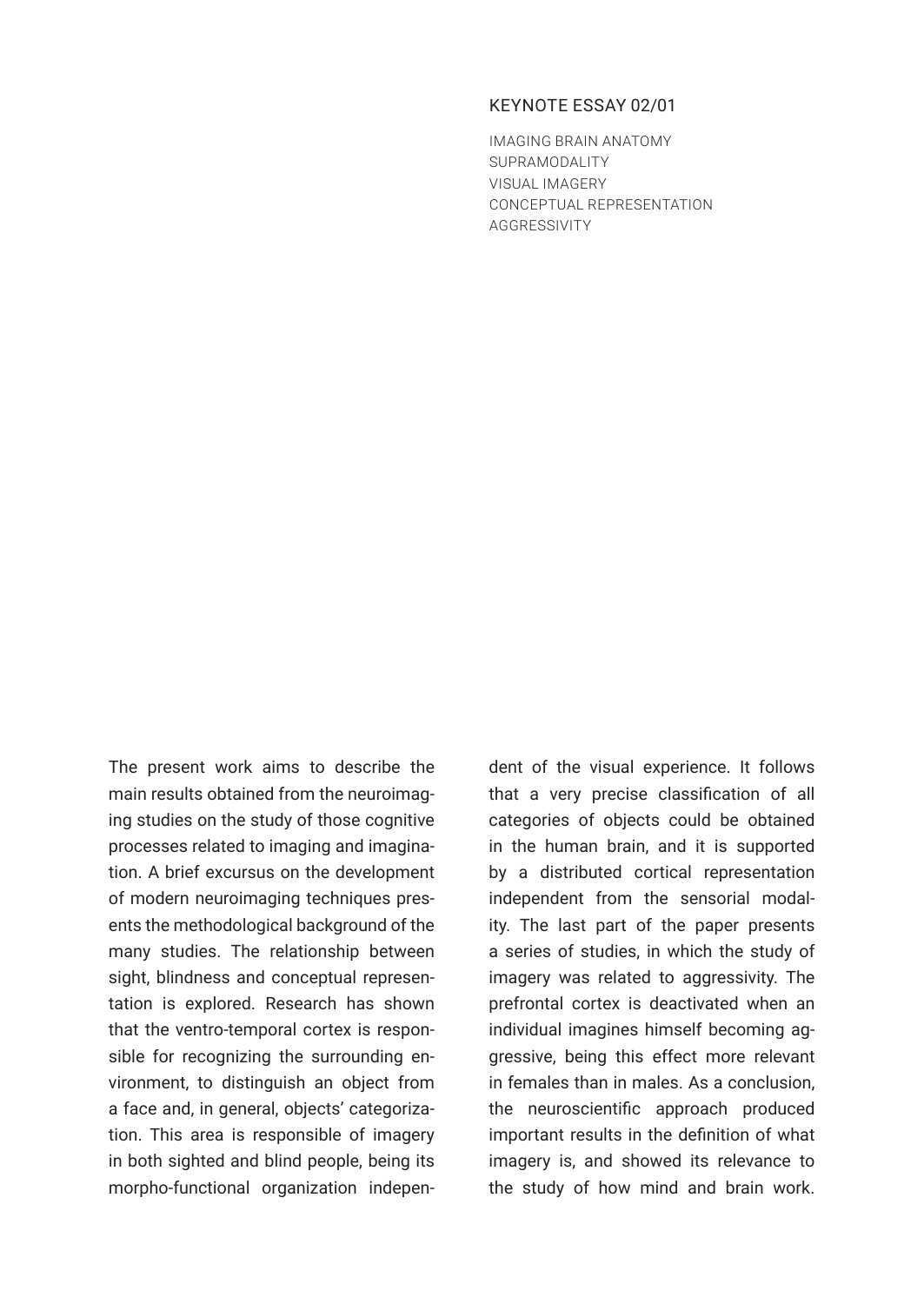The interest in brain morphology is old, so as the interest about how the conscious life, mental activity and cognitive functions could emerge from the brain structures. Andrea Vesalio, known as the founder of modern anatomy, wrote in the famous text "*De Humanis corporis Fabrica*", in 1543: "*Non nego che i ventricoli elaborino lo spirito animale, ma sostengo che questo non spiega nulla sulla sede cerebrale delle facoltà più elevate dello spirito. (...) Non sono in grado di comprendere come il cervello possa esercitare le sue funzioni*". (\*)

Before the development of modern methods for the morphological and functional exploration of the central nervous system, in the mid-eighties of the last century, the studies on the brain focused on the observation of individuals, who had suffered from injuries. The first descriptions of serious personality and behavioral disorders, due to a brain injury, appeared in ancient times. One should think of the famous case of Phineas Gage described by the doctor John Martin Harlow in 1848 (Harlow, 1848). Gage served as a foreman in the construction of the railway line in Windsor County, Vermont. One morning he was victim of an accident at work, following the accidental triggering of an explosive charge. Gage was struck by an iron bar that penetrated the left cheek, pierced the skull, and came out of the frontal top. The Gage case has remained in the history of neuroscience, neurology, and psychiatry, not only because Gage was miraculously able to survive, but also because his character and personality changed radically, so that acquaintances concluded that "Phineas was no longer himself".

It was soon realized that some fundamental functions were lacking in patients, who had suffered from lesions in the frontal lobes, like that of Gage. In fact, such lesions produce an unusual range of emotional, cognitive and behavioral changes. With the development of modern methods for morphological and functional in vivo brain exploration (such as positron emission tomography [PET], structural magnetic resonance [MRI] and functional magnetic resonance [fMRI]), it was possible to study the fine anatomical and functional architecture underlying the sev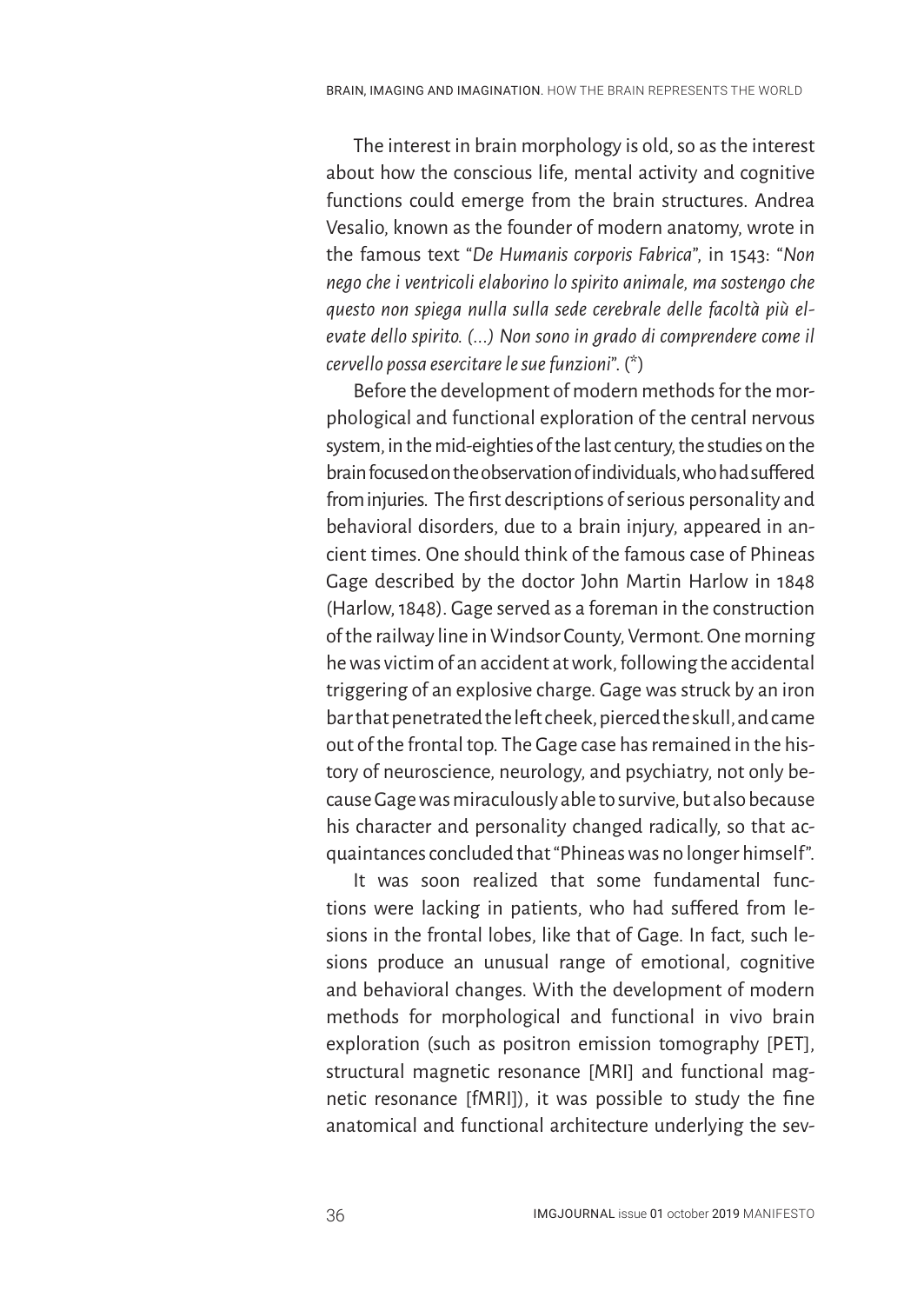eral cognitive activities and the most complex and elusive mental functions. For example, emotional experience, behavioral control, abstract thinking, moral judgment, planning skills, programming, the distinction between good and evil, respect for norms, and social conventions (Koechlin et al., 2000; Nichelli et al., 1994; Pietrini, 2003; Raichle, 1994).

In their entirety, the results of neuroscientific research show how these sophisticated mental functions can be linked to the activity of precise brain structures, mainly located in the frontal lobe. By comparing the development and organization of the cerebral cortex in the human brain and brains of animals phylogenetically close to man (such as monkeys), we can see how the prefrontal cortex developed much more in the human brain.

Therefore, through the study the cerebral correlates of certain functions (such as abstract thought, moral judgment, the conceptual representation of the external world, and so on), we understand that the human being is the best, if not the only, animal model to be considered. In ancient Greek language, the verb "to know" oἶδα (pronounced "oida") was the perfect tense of a verb that indicated the act of seeing (cf.  $\dot{\mathsf{Q}}$ ράω, pronounced "orao"), and meant "I saw, and therefore I know". It also indicates that knowledge could not be independent from the visual experience. Even today, the relevance of sight is indicated by the frequent use of terms based on visual verbs: "Can you see my point?", "I see what you mean", "*Vedere la vita in rosa*", "*Stravedere per qualcuno*", "*Arrivederci*", and so on. (\*\*)

From a neurophysiological point of view, the relevance of sight is in agreement with the finding that the cerebral cortex related to visual functions represents almost a third of the entire surface of the cerebral cortex.

These first considerations give rise to a spontaneous series of questions, not only from a neuroscientific point of view. How can people with congenital blindness represent a world they have never seen? How do they use brain structures dedicated to vision in the absence of sight? And, again,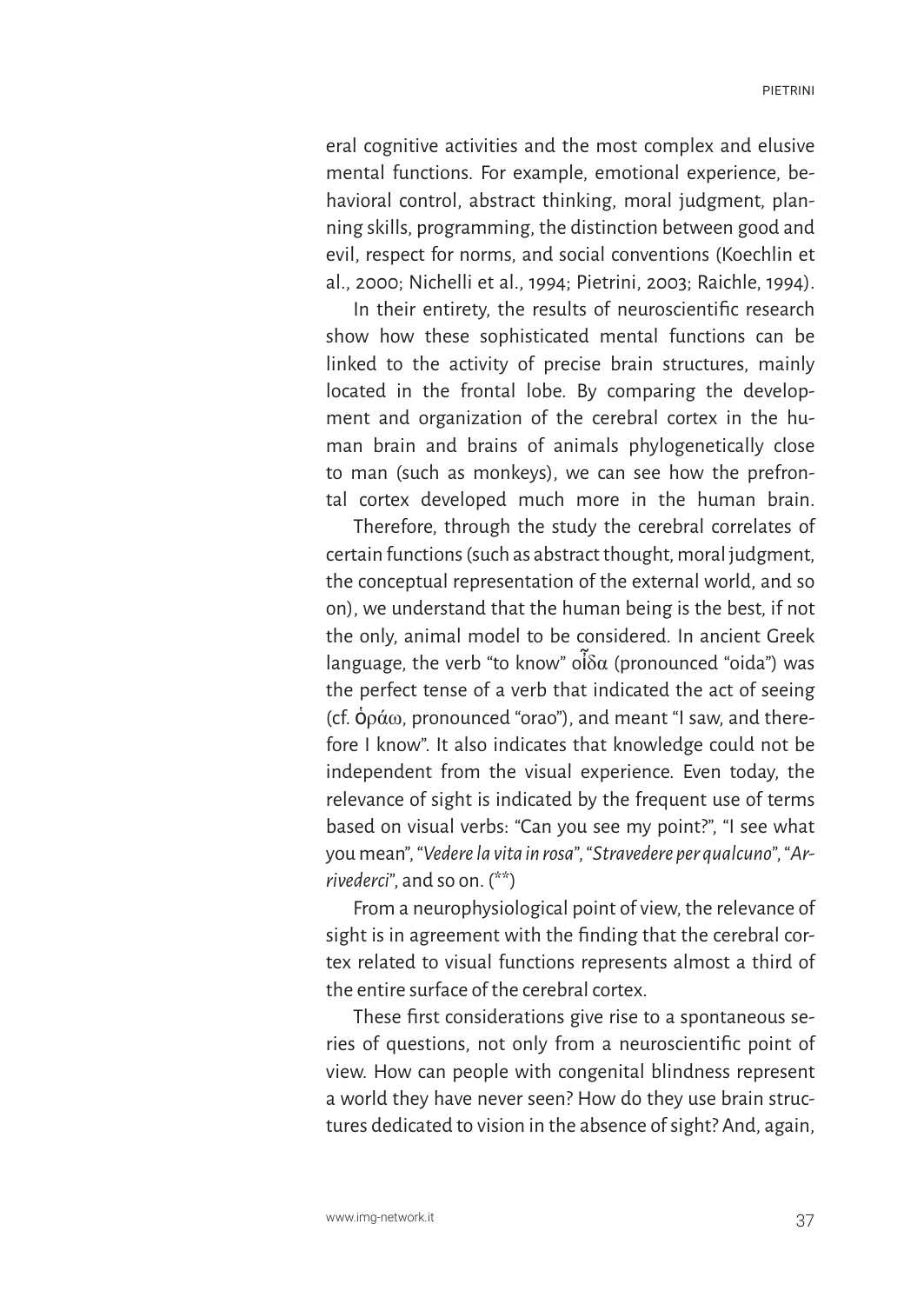to what extent is sight really necessary for the brain to develop its wonderful morphological and functional architecture? Finally, what can we learn from the study of the brain of blind individuals, about how the brain develops and functions in physiological conditions? Thanks to modern methods of in vivo exploration of brain functioning, we can look for the answer to these questions. In particular, through functional magnetic resonance imaging (fMRI), a non-invasive biomedical imagining technique, we can observe the brain at work and obtain a map of functionally informative brain areas.

Through functional magnetic resonance experiments, we were able to outline the functional topography of the visual pathways in humans. After that the stimulus reaches the primary visual cortex, it is split into two parts. One part proceeds on the ventral way, also called the "what pathway", though which we recognize the external world. The other part proceeds on the dorsal way, also called the "where pathway", which is the one allowing us to place objects in space (Haxby et al., 1994). Consequently, if we want to move in the surrounding world, these two areas of the brain must necessarily talk intensely with each other, to be able to recognize the objects around us and place them in the space. In some diseases, e.g., the Alzheimer's disease, the ability of different areas of the cerebral cortex to communicate with each other is lost even before that focal alterations (that is, to parts of the cortex) occur. This is also known as an alteration of functional connectivity (Grady et al., 2001; Pietrini et al., 1993; Pietrini et al, 2009a).

The ventro-temporal cortex (a small part of the cerebral cortex formed by the ventral part of the temporal lobe) allows us to recognize everything that surrounds us, and to distinguish an object from a face as well as different categories of objects between them. This topic has always fascinated the world of neuroscience, psychology, and cognitive sciences.

In a study published in 2001 (Haxby et al., 2001), we used three Tesla magnetic resonance imaging to understand the neural correlates for recognizing different categories of objects. We examined brain activity in response to visual rec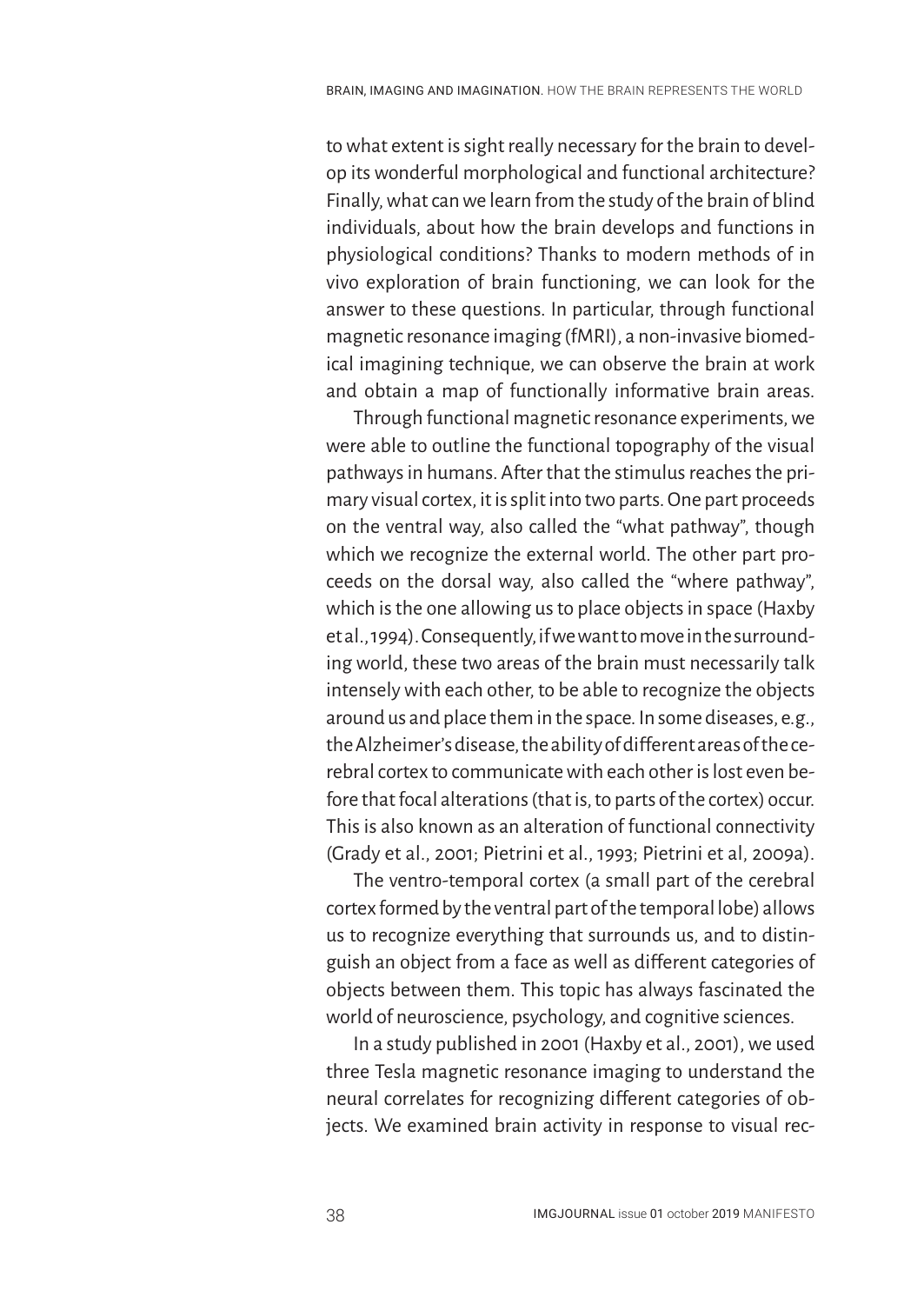ognition of objects belonging to different categories: faces, animals, artificial tools, chairs, places, and everyday objects.

The results demonstrate that the brain response is distributed throughout the entire ventro-temporal cortex, in a largely overlapping manner for all the categories examined. However, the pattern of brain response appears to be highly specific for each category, so much that we can predict, with great accuracy, what the subject is looking at. In other words, there is a very strong correlation in the response within the same category. That is, the response that the brain provides when we look at a face is significantly correlated within the category of faces, but it is not correlated with the response obtained with brain activity related to other categories. Therefore, we can state the existence of a categorical specificity.

The study by Haxby and colleagues (2001) led to the development of a new model called Object Form Topography. According to this model, the ventral-temporal cerebral cortex does not respond in an all-or-nothing way to certain categories of objects. Rather, it can produce an infinite series of specific patterns of neuronal response. As mentioned above, these patterns are particularly specific and can predict what the individual is looking at. To our knowledge, this is the first study of Brain Reading, addressed to decode a neural signal in such a specific way to be only referable to a specific mental activity.

At this point, a question arises about the conceptual representation: is the functional organization of the cortex only visual or does it represent a more abstract representation of the external world? To test this hypothesis, we conducted a series of functional magnetic resonance studies, in which subjects were blindfolded and were required to recognize objects of different categories, though the tactile (not visual) modality.

Subjects had to perceive objects with their own hands, for example, by touching casts of human faces or other types of objects, such as shoes or bottles. The tactile exploration showed a strong activation, not only of the somatosensory cortex, but also of the ventro-temporal visual cortex, congruently with what happens for visual recogni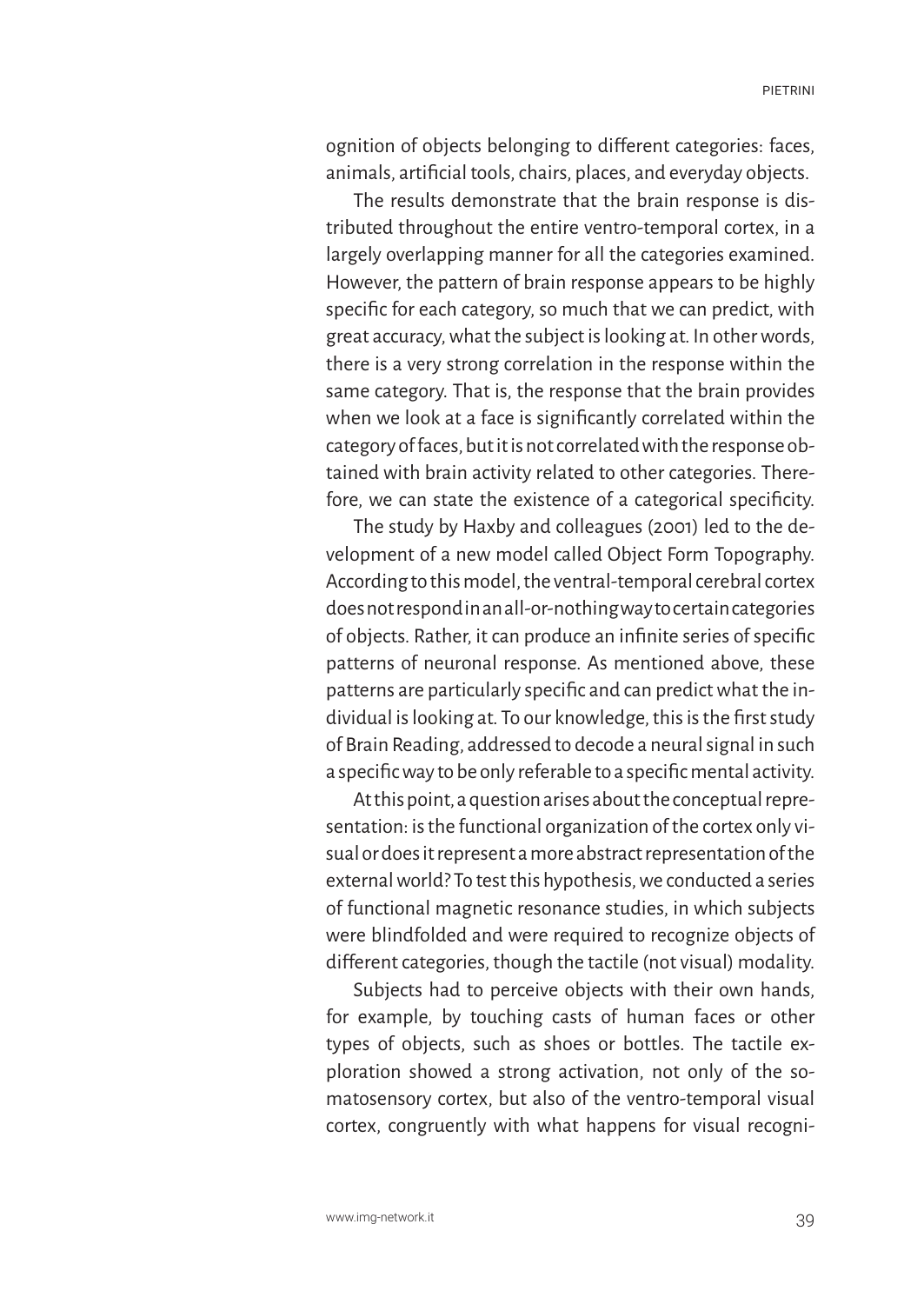**Fig. 1** The figure shows the areas of the ventral-temporal cortex activated in response to the visual perception (in green) or tactile (in red) of different categories of objects. The areas of the cortex that are activated in response to both visual and tactile perception are reported in yellow (from Pietrini et al., PNAS, 2004, modified).

### **Tactile/Visual Overlap**



#### Tactile & Visual Tactile **Visual**

tion. If we superimpose and compare areas activated during visual recognition and those during tactile recognition (Figure 1), we realize that there are areas of the ventrotemporal visual cortex that are activated in both cases.

Several studies show that there is not big difference for the brain between seeing something concretely or imagining to seeing it (Pearson et al., 2015). It follows that, if we touch an object and explore it with our touch, we immediately evoke the visual image of the object that we are touching: this process is called visual imagery (Cattaneo et al., 2008).

How can we, therefore, exclude that this activation in the ventral-temporal cortex during tactile exploration is not simply due to visual imagery? To provide an answer to this question, we asked people with congenital blindness - who have never seen the world around them and therefore do not have a conceptual representation coming from a visual experience - to recognize objects through tactile exploration.

As shown in Figure 2, the visual cortex of these subjects is activated in the same way and with the same categorical specificity as in the sighted persons, when they see or touch the same object. Given that the congenital blind person has no visual experience and, therefore, no visual imagery, we can reasonably assume that the ventro-temporal cortical activation, occurring during the tactile recognition of different categories of objects, cannot be attributed merely to visual imagery (Pietrini et al., 2004).Therefore, the morpho-functional organization of the ventro-temporal cortex is indepen-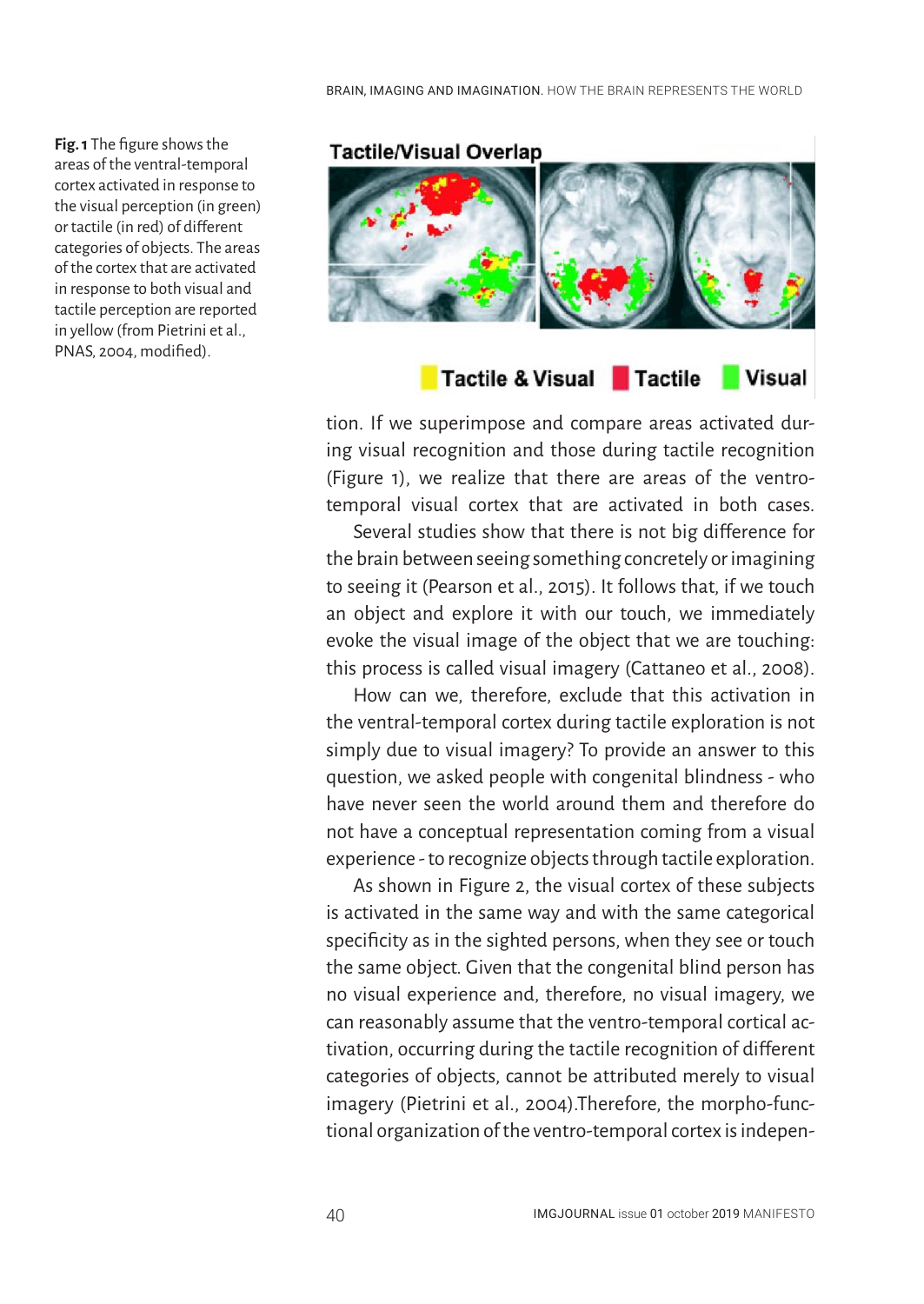dent of the visual experience. This property has been defined as supramodality, which is the ability to process perceptual information independently from a specific sensory modality (Pietrini et al., 2009b; Ricciardi et al., 2014). Thus, from perception, we move to what could be defined as a conceptual representation. How are concepts related to our surrounding space coded in the brain? We run an experiment in collaboration with scientists on neurolinguistics of the University of Pisa, in which sighted as well as blind from birth individuals were asked to describe the characteristics of different objects. Objects belonged to different categories as mammals, birds, fruits, vegetables, tools, vehicles, natural places, and artificial places.Through a verbal description, it is possible to reconstruct some maps of conceptual representation that group objects together using a property-generation task. These maps are called "behavioral representational similarity maps". The experiment required that sighted subjects read the name of the referenced object (Verbal Visual Form) or see the image projected (Pictorial Visual Form), or even listen to the name of the referenced object (Verbal Auditory Form). In a time frame of seven seconds, sighted subjects verbally described what they saw or listened to (for example: pineapple: it is a fruit, it is sweet, etc.; cat: is a mammal, meows, has a tail, etc.; bar: it's a place where you get together, they serve coffee; and so on). Obviously, only the acoustic mode was used for blind subjects, by listening to the name of the referenced object.

These experiments highlighted the link between the spatial representation of the different categories of objects - obtained through the verbalization of the categories - and the possibility of reconstructing the conceptual maps of the objects - based on the patterns of cerebral activation. If we then analyze the whole brain, instead of the visual cortex only, both the correlation and a notable improvement in the segregation between the different objects occurs. Then, a very precise classification of all categories of objects (separated from each other) could be obtained when all the areas that cooperate to this classification are included in the analysis.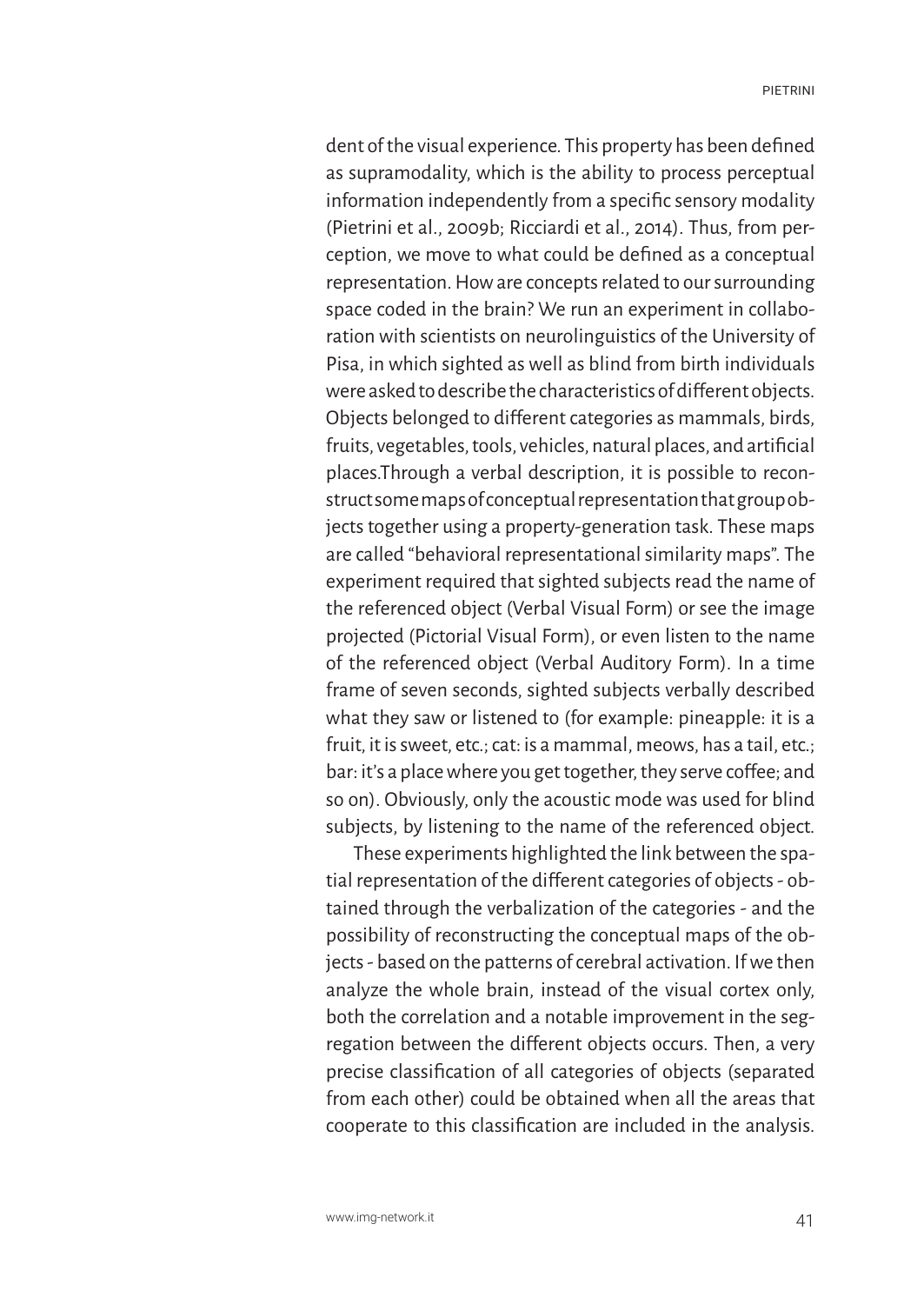**Fig. 2** The figure shows the areas of the ventral-temporal cortex activated in response to tactile perception in visually impaired (above) and blind subjects from birth (below). The arrow indicates the areas of the "visual" ventral-temporal cortex activated by the tactile perception in the blind subjects from birth (from Pietrini et al., PNAS, 2004, modified).



This shows that the conceptual representation of an object of a given category in the human brain is supported by a distributed cortical representation independent from the sensorial modality, which does not differ significantly between those who had a visual experience and those who had not. This representation is also independent from the visual experience and the sensory modality used to collect the information (Handjaras et al, 2016, 2017).

The existence of functional cortical organization, more abstract than what was expected, shows how the brain is programmed to develop independently from the visual experience. It is not yet known how much the brain is genetically programmed and how much it depends on stimuli from the environment, although it is highly probable that the brain needs *some* sensorial experience, anyway. Such an organization allows individuals who are blind from birth to acquire knowledge, to create mental representations, to learn from others and to actually interact with an external world, which they have never seen (Ricciardi and Pietrini, 2011). Thus, the brain can develop its anatomical and functional architecture independently from the visual experience. This can be considered a clear advantage also from an evolutionary point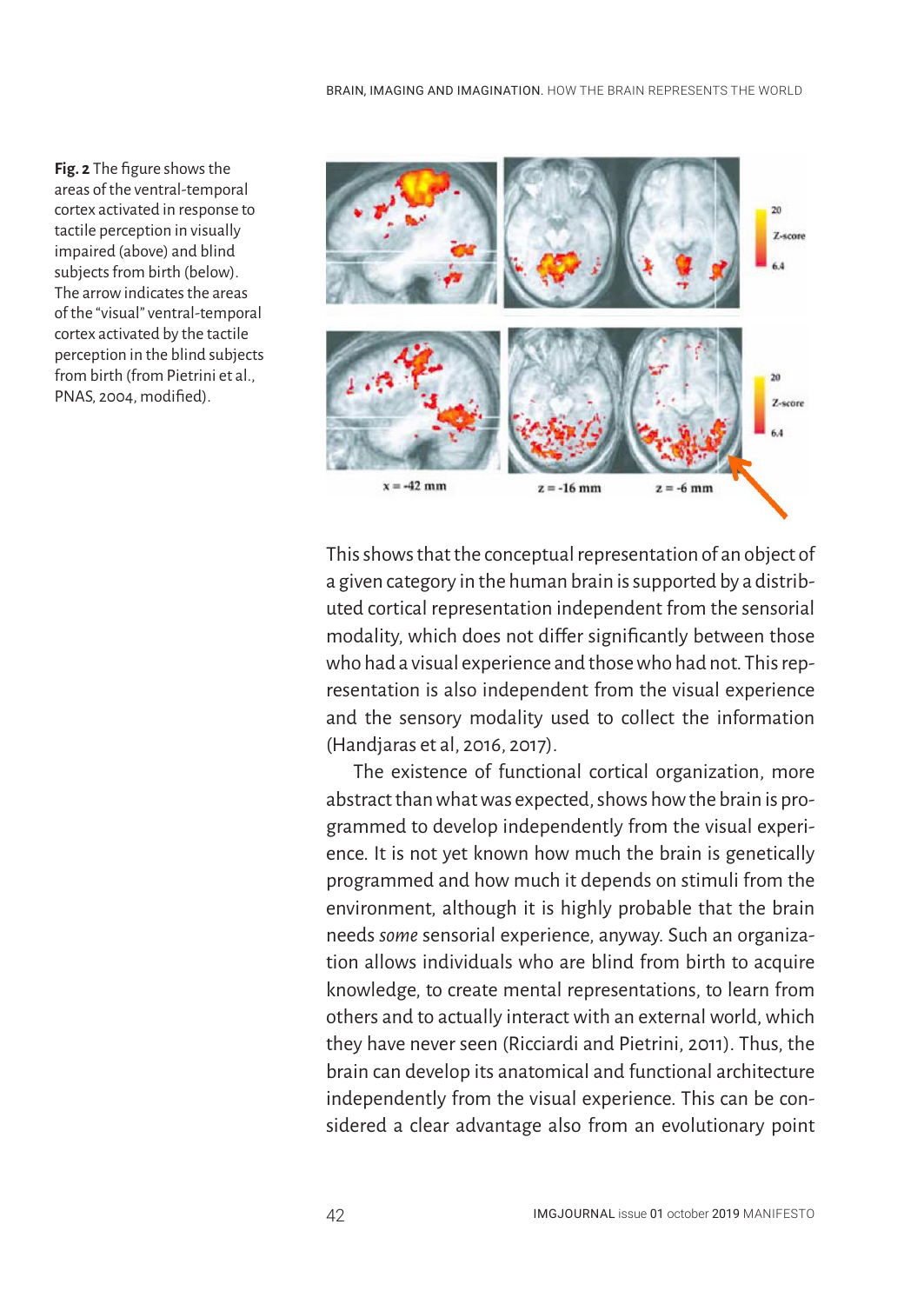of view. After the discussion about perception, and after the definition of conceptual representation, it is now time to present the concept of *Imagery*.

# IMAGES, IMAGERY AND IMAGINATION. CAN THE BRAIN IMAGINE BECOMING AGGRESSIVE?

Using the recent methodologies of morphological and functional exploration of the central nervous system, we can wonder, for example, what happens in our brain when we make a decision, when we interact with others, when we respond to the outside world, or when we become aggressive. From a neurobiological and evolutionary point of view, aggression is the implementation of a behavioral response aimed at benefiting the individual.

A few years ago, we investigated what happens in the brains of healthy young people, who do not have behavioral disorders or a history of violence, when they are asked to imagine themselves in a situation where they must express aggression. Healthy individuals, subjected to Positron Emission Tomography (PET), with marked water to measure changes in cerebral blood flow **<sup>1</sup>** , had to imagine being in a confined environment (an elevator) with their mother, along with two strangers. On a certain moment, one of the two strangers assaulted the subject's mother, in different scenarios. The subjects had to react thinking to attack this person and beat her, even to the point of killing her (Pietrini et al., 2000). The results of the study showed how, when the individual imagines himself becoming aggressive, his prefrontal cortex is functionally inhibited, in a sort of functional shutdown, that is, deactivated with respect to emotionally neutral conditions. Furthermore, this deactivation was much more significant in females than in males, probably because imagining physical violence is an even more unnatural act for a female than it is for a male. This is congruent to the finding that the scores of aptitude for violence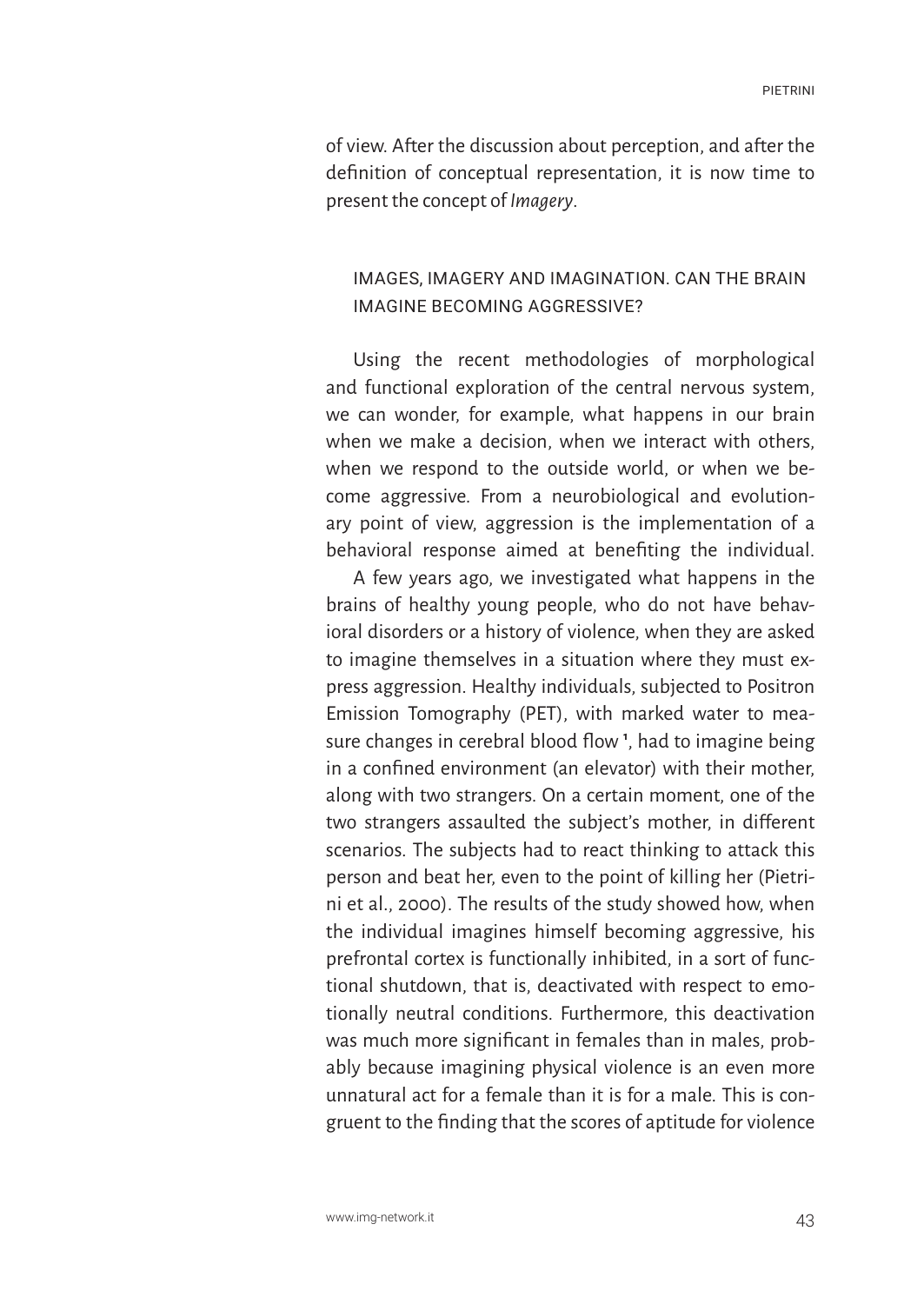are significantly greater in males than in females (Figure 3).

These in vivo functional data, in agreement with the evidence of clinical literature, demonstrate the importance of the prefrontal cortex in the modulation of aggressive behavior and, more generally, of social behavior and impulse control. The definition of functional neuroanatomy, which underlies the control of behavior, opens the perspective to the study of the brain correlates of criminal behavior. How much is the criminal really free? Or, is that person a criminal because he or she cannot be different from what he or she is (as also summarized in the word game "Bad or Mad" in Anglo-Saxon literature)?

More than a hundred years ago, the English psychiatrist Henry Maudsley (1835-1918), describing criminal psychopaths, wrote: "As there are people who cannot distinguish certain colors by having what is called color blindness, and others who have no ear for music cannot distinguish one musical tone from another, in the same way, there are some that are congenitally lacking of any moral sense". This is a statement made many years before the advent of any methodology for the scientific investigation of the central nervous system. With the modern methods available, we could nowadays compare healthy non-psychopathic subjects with psychopathic criminals, and we are able to detect the presence of selective anatomical brain differences between the two groups of subjects (Figure 4).

In fact, there is a neuronal reduction that does not concern the whole brain but is only concentrated in the prefrontal cortex and in some areas of the limbic system. It is well known that the prefrontal cortex is important to the control of aggressive behavior and the limbic system to emotionalaffective regulation (Ermer et al., 2012). This difference remains statistically significant even when all the possible confounding factors have been taken into consideration, for example: the level of education, psychiatric history, head injuries, alcohol, drug abuse, and so on. Hence, the psychopathic criminals have a prefrontal cortex with significantly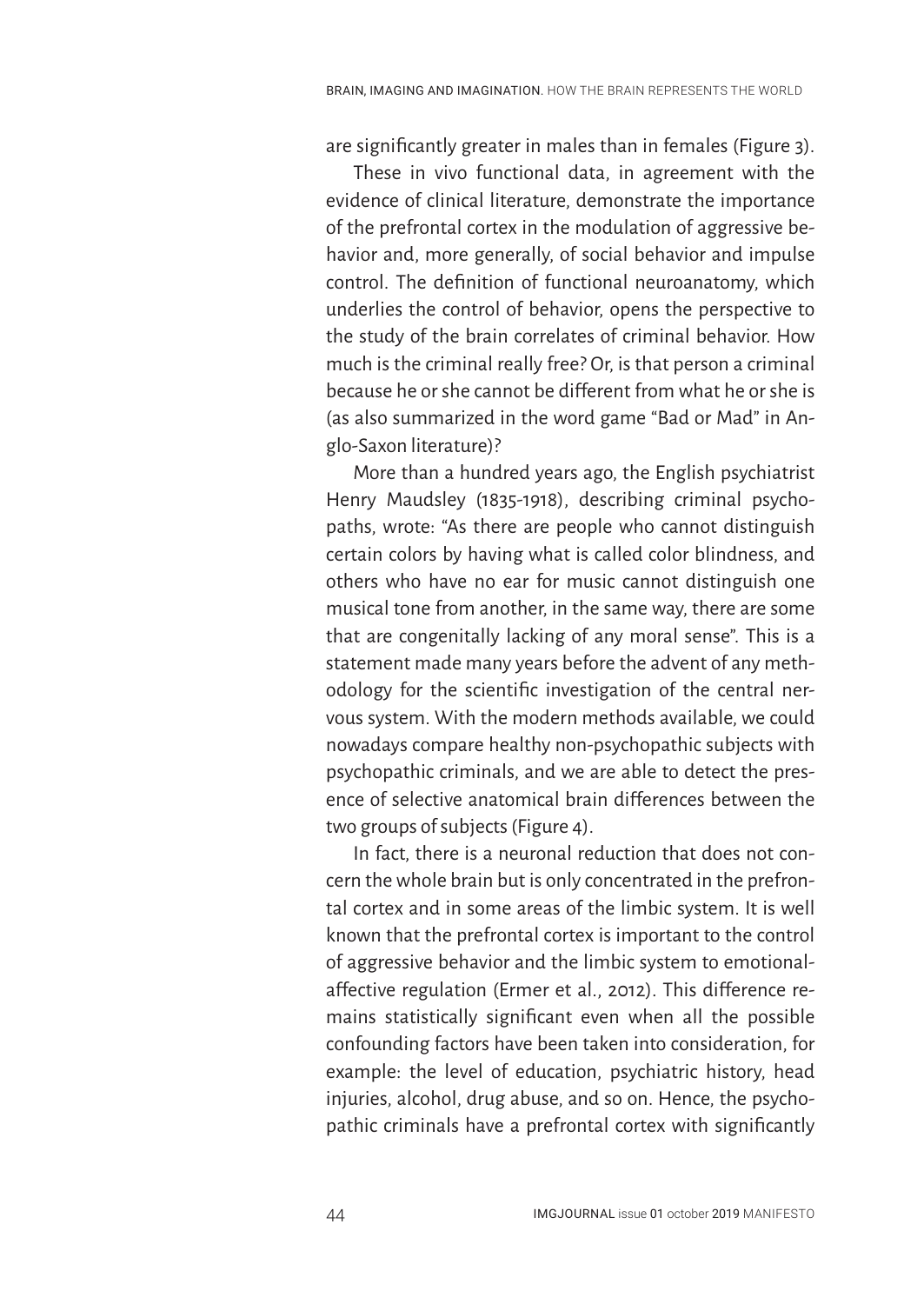reduced thickness, nerve cells population (over 20% fewer neurons) with respect to control subjects, and with an altered functional connectivity (Ermer et al., 2012; Anderson & Kiehl, 2012; Ly et al., 2012). However, this observation does not tell us whether a) these individuals behave this way because they are criminals, or b) they are criminals because they are like that. In other words, we are faced with the famous eggchicken dilemma. To understand what is the cause and what is the effect, longitudinal studies are needed on large groups of subjects, starting from the stages of early adolescence. It would be even better to combine these studies with studies on genetic factors that modulate a) vulnerability to the environment in childhood and b) the risk of developing antisocial behavior in adults (Byrd & Manuck, 2014; Caspi et al., 2002; Iofrida et al., 2014 ; Pietrini & Rota, 2013; Rota et al., 2014).

As a conclusion, the long journey in the Imaging Brain Anatomy has begun many years ago with the anatomical studies, in which Italy has been at the forefront. Then, it continued with the possibility to study *in vivo* neuroanatomy with high-resolution, achieving the step of overlapping structure



www.img-network.it 45

**Fig. 3** The figure shows the reduction in work (in blue) in the areas of the prefrontal cortex of healthy subjects during the expression of aggressive behavior at the imaginary level (from Pietrini et al., PNAS, 2004, modified)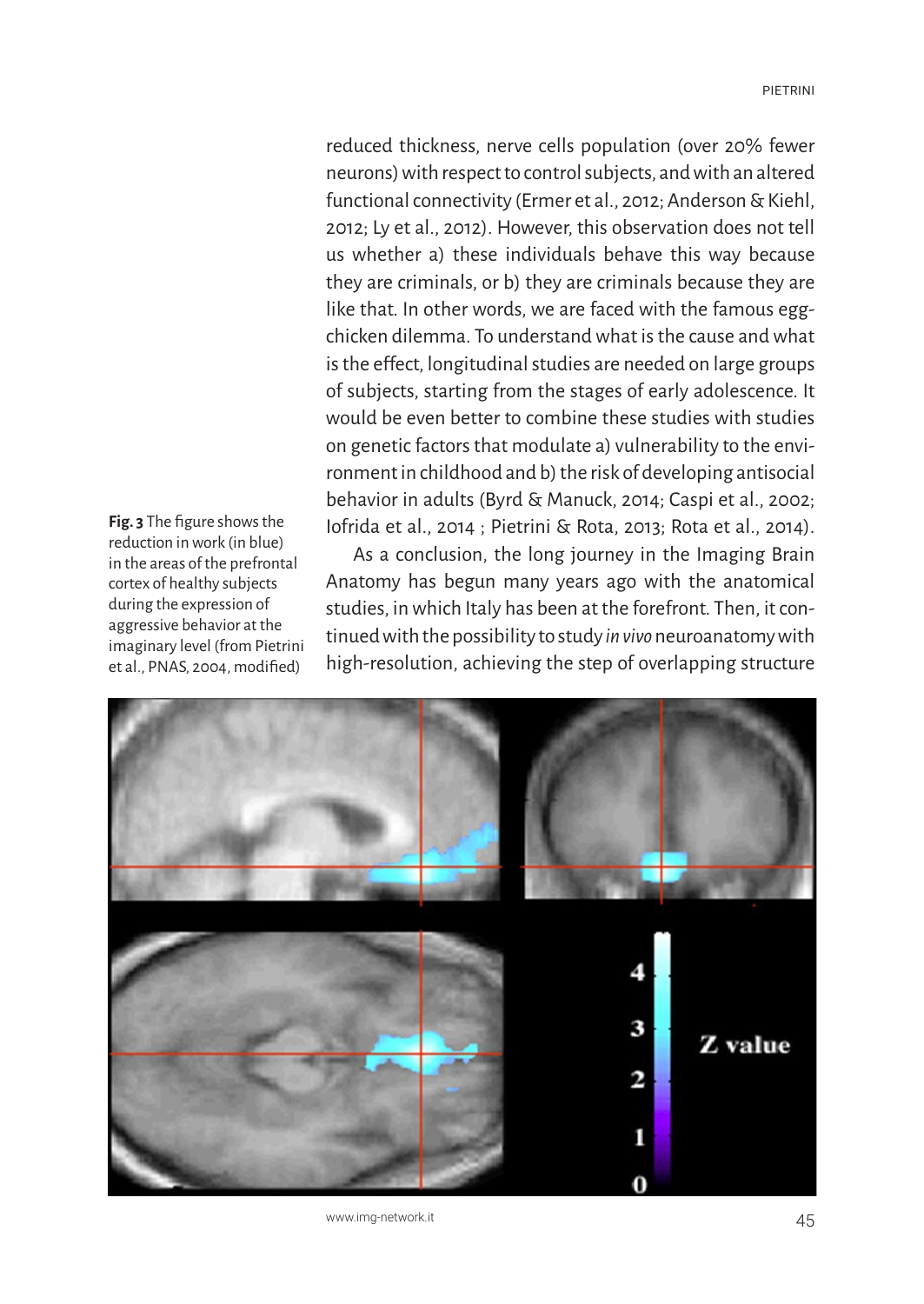**Fig. 4** The figure shows the areas of the cerebral cortex with a significant reduction in neuronal density (in blue) in a group of psychopathic criminals concerning healthy control subjects (from Ermer et al., 2012, modified).



and function. Nowadays, it is possible to examine the brain in action while we perceive a figure, represent its meaning, plan a strategy, decide between good and evil. This is a fascinating journey into the brain, in search of the mind. Still, in the hope, which we all look for, of being able to find the crux of the matter about the complexity of the phenomena occurring in our brain (Pietrini, 2003).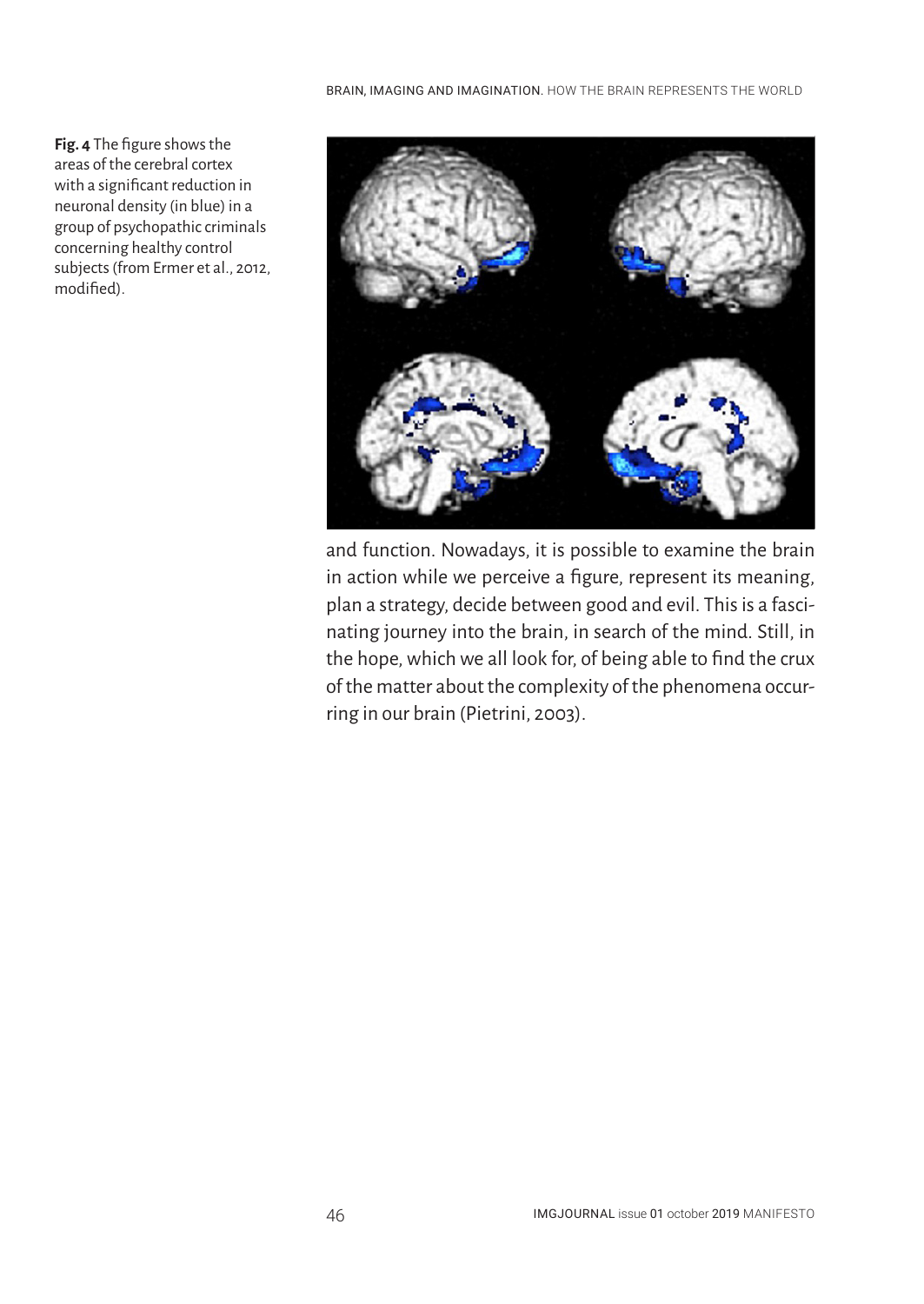#### **NOTE**

**1** Cerebral blood flow is an indicator of brain activity: it increases where brain activity increases and decreases where brain activity decreases.

## **REFERENCES**

- Anderson, N. E., & Kiehl, K. A. (2012). The psychopath magnetized: insights from brain imaging. *Trends Cogn Sci*, *16*(1), 52-60. doi: 10.1016/j. tics.2011.11.008
- Byrd, A. L., & Manuck, S. B. (2014). MAOA, childhood maltreatment, and antisocial behavior: meta-analysis of a gene-environment interaction. *Biol Psychiatry*, *75*(1), 9-17. doi: 10.1016/j.biopsych.2013.05.004
- Caspi, A., McClay, J., Moffitt, T. E., Mill, J., Martin, J., Craig, I. W., …Poulton, R. (2002). Role of genotype in the cycle of violence in maltreated children. *Science*, *297*(5582), 851-854.
- Cattaneo, Z., Vecchi, T., Cornoldi, C., Mammarella, I., Bonino, D., Ricciardi, E., &Pietrini, P. (2008). Imagery and spatial processes in blindness and visual impairment. *Neurosci Biobehav Rev*, *32*,1346-60.
- Ermer, E., Cope, L. M., Nyalakanti, P. K., Calhoun, V. D., & Kiehl, K. A. (2012). Aberrant paralimbic gray matter in criminal psychopathy. *J Abnorm Psychol*, *121*(3), 649-58. doi: 10.1037/a0026371
- Grady, C. L., Furey, M. L., Pietrini, P., Horwitz, & Schapiro, M. B. (2001). Rapoport SI. Altered brain functional connectivity and impaired short-term memory in Alzheimer's disease. *Brain*, *124*, 739-756.
- Handjaras, G., Ricciardi, E., Leo, A., Lenci, A., Cecchetti, L., Cosottini, M., …Pietrini, P. (2016). How concepts are encoded in the human brain: A modality independent, category-based cortical organization of semantic knowledge. *Neuroimage*, *135*, 232-42.
- Handjaras, G., Leo, A., Cecchetti, L., Papale, P., Lenci, A., Marotta, …P., & Ricciardi, E. (2017). Modality-independent encoding of individual concepts in the left parietal cortex. *Neuropsychologia*, *105*, 39-49.
- Harlow, J. M. (1848). Passage of an iron bar through the head. *Boston Medical and Surgical Journal*, *13*, 389-393. https://en.wikisource.org/wiki/Passage of an Iron Rod Through the Head
- Haxby, J. V., Horwitz, B., Ungerleider, L. G., Maisog, J. M., Pietrini, P., & Grady, C. L. (1994). The functional organization of human extrastriate cortex: a PET-rCBF study of selective attention to faces and locations. *Journal of Neuroscience*, *14*(11), 6336-6353.
- Haxby, J. V., Gobbini, M. I., Furey, M. L., Ishai, A., Schouten, J. L., Pietrini, P. (2001). Distributed and overlapping representations of faces and objects in ventral temporal cortex. *Science*, *293*, 2425-2431.
- Iofrida, C., Palumbo, S., & Pellegrini, S. (2014). Molecular genetics and antisocial behavior: where do we stand? *Exp Biol Med (Maywood)*: *239*(11), 1514-23.
- Koechlin, E., Corrado, G., Pietrini, P., & Grafman, J. (2000). Dissociating the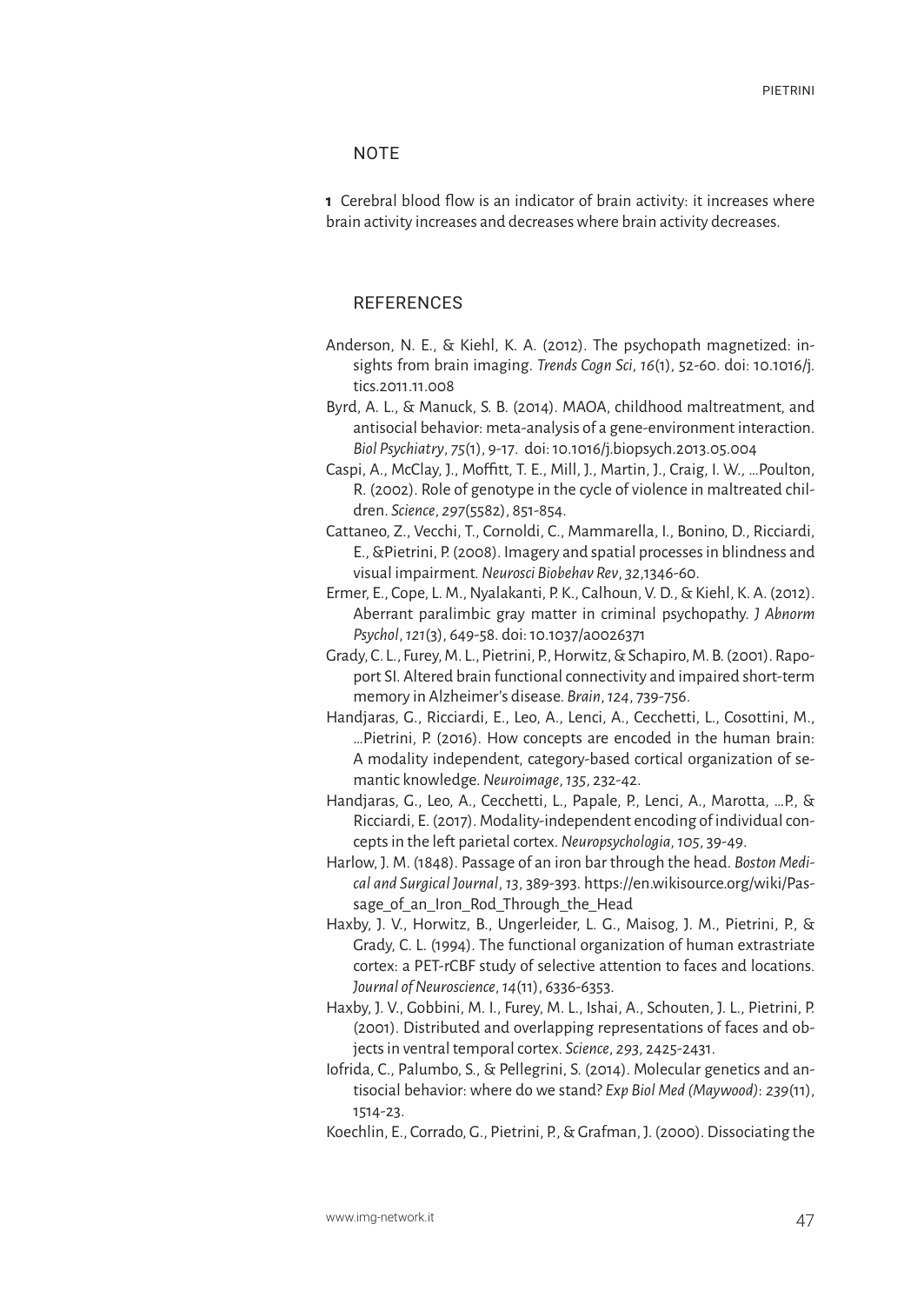role of medial and lateral anterior prefrontal cortex in human planning. *Proc Natl Acad Sci (USA)*, *97*, 7651-7656.

- Nichelli, P., Grafman, J., Pietrini, P., Always, D., Carton, J. C., & Miletich, R. (1994). Brain activity in chess playing. *Nature*, 369, 6447, 191. doi: 10.1038/369191a0
- Pearson, J., Naselaris, T., Holmes, E. A., & Kosslyn, S. M. (2015). Mental Imagery: Functional Mechanisms and Clinical Applications. *Trends in Cognitive Sciences*, 19(10), 590-602.
- Pietrini, P. (2003). Toward a biochemistry of mind? [Letter to the editor]. *Am J Psychiatry*, 160(11), 1907-1908. doi: 10.1176/appi.ajp.160.11.1907
- Pietrini, P., Azari, N. P., Grady, C. L., Salerno, J. A., Gonzales-Aviles, A., Heston, L., …Schapiro, M. B. (1993). Pattern of cerebral metabolic interactions in a subject with isolated amnesia at risk for Alzheimer's disease: a longitudinal evaluation. *Dementia*, 4(2), 94-101.
- Pietrini, P., Guazzelli, M., Basso, G., Jaffe, K., & Grafman, J. (2000). The neurometabolic bases of aggressive behavior assessed by positron emission tomography in humans. Am J Psychiatry, 157, 1772-1781.
- Pietrini, P., Furey, M. L., Ricciardi, E., Gobbini, M. I., Wu, H. WC., Cohen, L., …Haxby, J. V. (2004). Supramodal category-related representations of objects in the human ventral visual pathway. *Proc Natl Acad Sci (USA)*, *101*, 5658-5663.
- Pietrini, P., Salmon, E., & Nichelli, P. (2009a). Dementia and consciousness: how the brain loses its self. In G. Tononi & S. Laureys (Eds.). *The Neurology of Consciousness* (pp. 294-316). Amsterdam, NL: Elsevier.
- Pietrini, P., Ptito, M., & Kupers, R. (2009b). Blindness and consciousness: new light from the dark. In G. Tononi & S. Laureys (Eds.). *The Neurology of Consciousness* (pp. 360-374). Amsterdam, NL: Elsevier.
- Pietrini, P., & Rota, G. (2013). Il comportamento umano tra geni e cervello: alcune considerazioni sullo stato attuale delle conoscenze neuroscientifiche. In O. Di Giovine (Ed.). *Diritto Penale e Neuroetica* (pp. 11-26). Trento, IT: Cedam.
- Raichle, M. E. (1994). Visualizing the mind. *Sci Am, 270*(4), 58-64.
- Ricciardi, E., Handjaras, G., & Pietrini, P. (2014). The blind brain: How (lack of) vision shapes the morphological and functional architecture of the human brain. Exp Biol Med (Maywood), 239(11), 1414-1420. doi: 10.1177/1535370214538740
- Ricciardi, E., & Pietrini, P. (2011). New light from the dark: what blindness can teach us about brain function. Curr Opin Neurol, 24(4), 357-363.
- Rota, G., Pellegrini, S., & Pietrini, P. (2014). The antisocial brain: novel insights from Neuroscience and molecular biology. *Politica e Società*, *2*, 201-220.

## ADDITIONAL READINGS

Ly, M., Motzkin, J. C., Philippi, C.L., Kirk, G. R., Newman, J. P., Kiehl, K. A., & Koenigs, M. (2012). Cortical thinning in psychopathy. Am J Psychiatry, 169(7), 743-749. doi: 10.1176/appi.ajp.2012.11111627